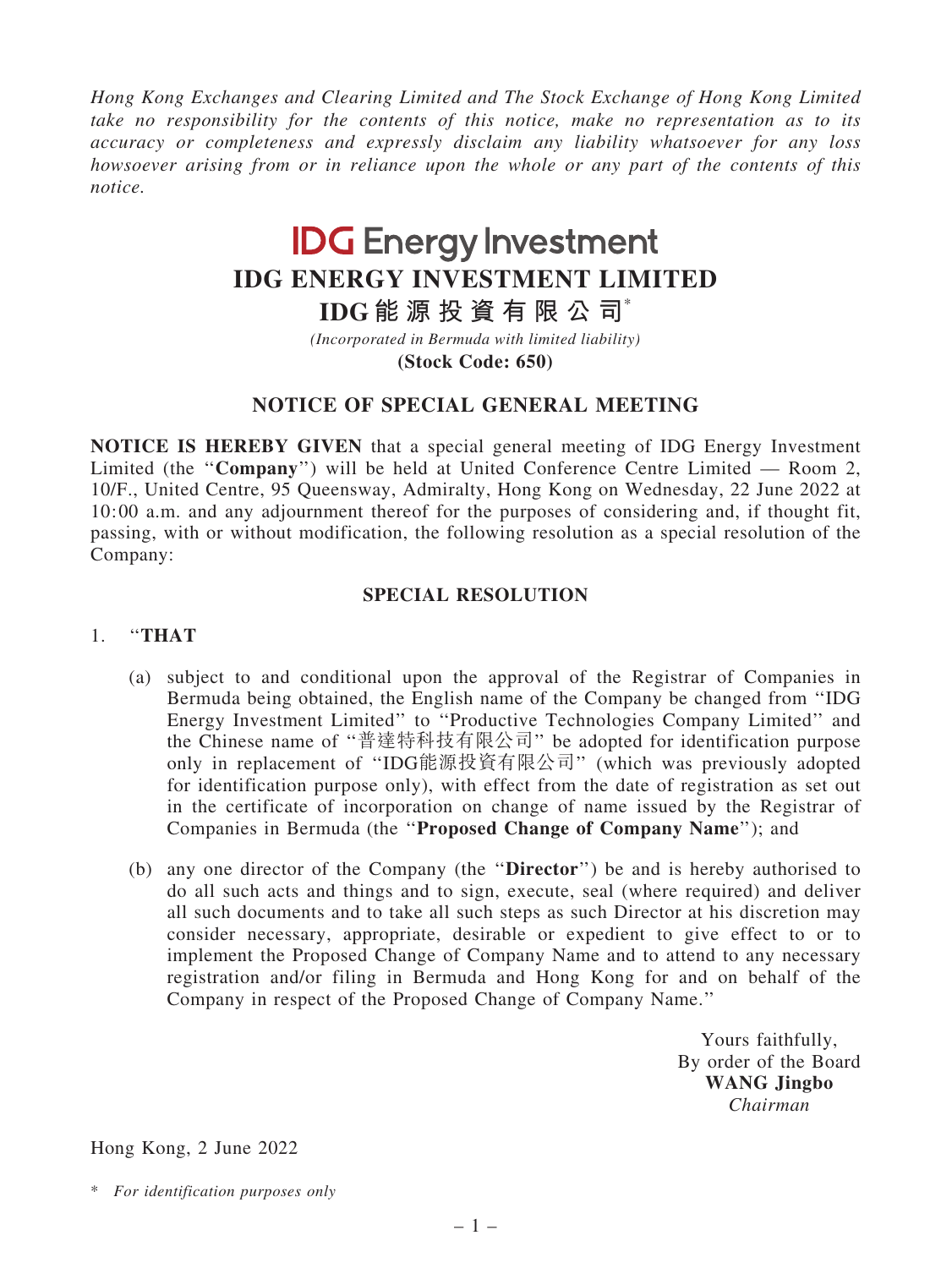#### *Notes:*

- 1. A shareholder entitled to attend and vote at the SGM is entitled to appoint one or (in respect of a shareholder who is a holder of two or more shares) more proxy to attend and, subject to the provisions of the Bye-laws, vote in his stead. A proxy need not be a shareholder of the Company.
- 2. In order to be valid, the accompanying form of proxy must be duly completed and signed in accordance with the instructions printed thereon and deposited together with a power of attorney or other authority, if any, under which it is signed, or a certified copy of that power or authority, at the offices of the Company's Hong Kong branch share registrar, Computershare Hong Kong Investor Services Limited at 17M Floor, Hopewell Centre, 183 Queen's Road East, Wanchai, Hong Kong no less than 48 hours before the time for holding the SGM or adjourned SGM. Completion and return of a form of proxy will not preclude a member from attending in person and voting at the SGM or any adjournment thereof, should he so wish and in such event, the instrument appointing a proxy shall be deemed to be revoked.
- 3. The register of members of the Company will be closed from Friday, 17 June 2022 to Wednesday, 22 June 2022, both days inclusive, during which period no transfer of shares of the Company will be effected. In order to qualify for attending the SGM convened by the above notice, all transfers accompanied by the relevant share certificates and transfer forms must be lodged with the Company's Hong Kong branch share registrar and transfers office, Computershare Hong Kong Investor Services Limited at Shops 1712–1716, 17th Floor, Hopewell Centre, 183 Queen's Road East, Wanchai, Hong Kong not later than 4:30 p.m. on Thursday, 16 June 2022.
- 4. In order to prevent the spread of COVID-19 pandemic and to safeguard the health and safety of Shareholders, the Company will implement the following precautionary measures at the SGM:
	- 1. body temperature screening/checks;
	- 2. scanning the ''LeaveHomeSafe'' venue QR code;
	- 3. complying with the requirements of the "Vaccine Pass Direction"#;
	- 4. wearing of surgical face mask;
	- 5. attendees will be assigned to a designated seating area and the seating capacity will also be limited to ensure social distancing;
	- 6. no refreshment will be served; and
	- 7. complying with the requirements of the venue where the SGM will be held.
	- *#* ''*Vaccine Pass Direction*'' *is defined under the Prevention and Control of Disease (Vaccine Pass) Regulation (Cap. 599L of the Laws of Hong Kong).*
- 5. In light of the continuing risks posed by the COVID-19 pandemic, the Company advises Shareholders to appoint the chairman of the SGM as their proxy to vote according to their indicated voting instructions as an alternative to attending the SGM in person.
- 6. In view of the evolving COVID-19 pandemic situation in Hong Kong, the Company may implement further procedures and precautionary measures and change the SGM arrangements at short notice. Shareholders should visit the Company's website at https://www.idgenergyinv.com/ for future announcements and updates on the SGM arrangements.